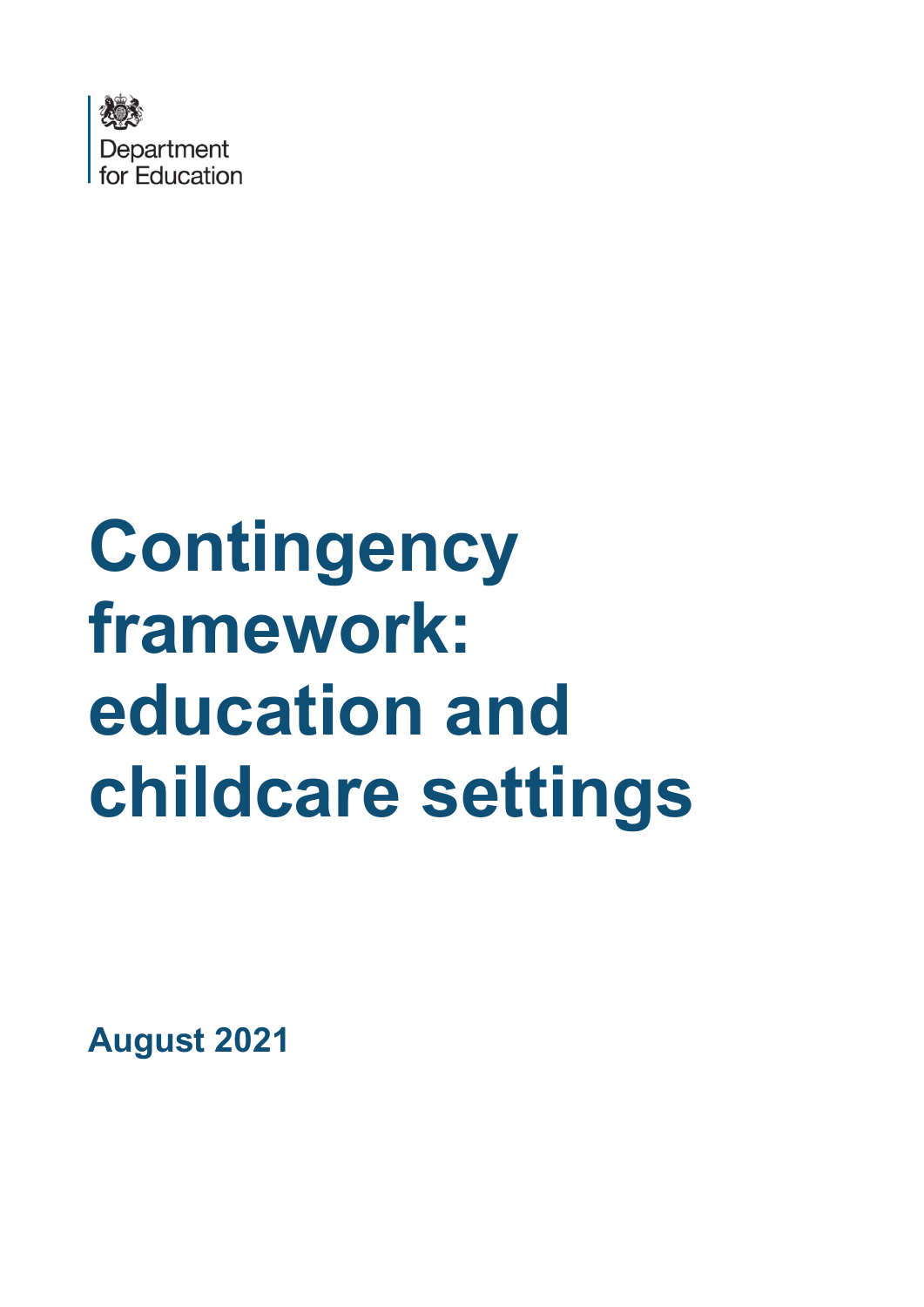# **Contents**

| Summary                                                                                                 | 3  |
|---------------------------------------------------------------------------------------------------------|----|
| Who is this guidance for?                                                                               | 3  |
| Introduction                                                                                            | 6  |
| <b>Principles</b>                                                                                       | 7  |
| Prioritising education                                                                                  | 7  |
| Collaboration                                                                                           | 7  |
| Roles and responsibilities                                                                              | 8  |
| Contingency planning                                                                                    | 9  |
| When settings should consider extra action                                                              | 10 |
| Actions to consider                                                                                     | 11 |
| Measures that settings should plan for                                                                  | 12 |
| Testing                                                                                                 | 12 |
| Face coverings                                                                                          | 12 |
| Shielding                                                                                               | 13 |
| Other measures                                                                                          | 13 |
| Attendance restrictions                                                                                 | 13 |
| Other considerations where attendance has been restricted                                               | 14 |
| Remote education                                                                                        | 14 |
| <b>Education workforce</b>                                                                              | 14 |
| Safeguarding and designated safeguarding leads                                                          | 14 |
| Vulnerable children and young people                                                                    | 15 |
| Transport                                                                                               | 16 |
| School and FE meals                                                                                     | 16 |
| <b>Educational visits</b>                                                                               | 16 |
| Annex - Guidance for education & childcare settings on managing COVID-19 cases from<br>autumn term 2021 | 17 |
| <b>Baseline measures</b>                                                                                | 17 |
| When setting should consider extra action                                                               | 18 |
| Close mixing                                                                                            | 19 |
| Actions to consider once a threshold is reached                                                         | 20 |
| Additional action that could be advised by public health experts                                        | 21 |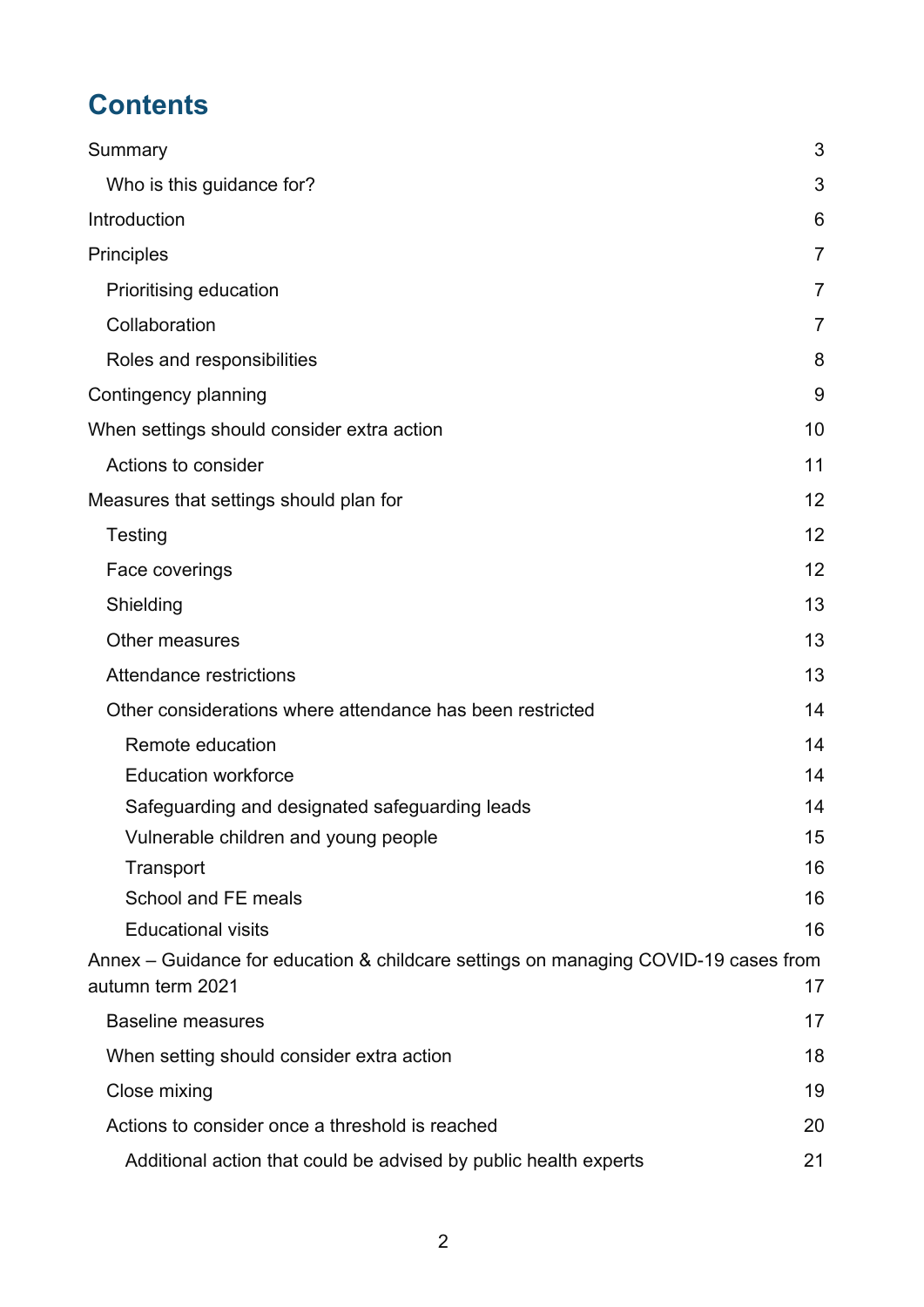# <span id="page-2-0"></span>**Summary**

The contingency framework describes the principles of managing local outbreaks of Coronavirus (COVID-19) (including responding to variants of concern) in education and childcare settings, covering:

- the types of measures that settings should be prepared for
- who can recommend these measures and where
- when measures should be lifted
- how decisions are made

Local authorities, directors of public health (DsPH) and PHE health protection teams (HPTs) can recommend measures described here in individual education and childcare settings as part of their outbreak management responsibilities. Where there is a need to address more widespread issues across an area, ministers will take decisions on an area-by-area basis.

## <span id="page-2-1"></span>**Who is this guidance for?**

This guidance is for:

Early years settings, including:

- all providers on the Ofsted early years register
- providers registered with an early years childminder agency
- all pre-reception early years provision in maintained, non-maintained and independent schools

Schools, including:

- primary schools (including reception classes)
- middle or upper schools
- secondary schools (including school sixth forms)
- special schools, including non-maintained special schools
- special post-16 providers
- 16 to 19 academies
- Independent schools

Alternative provision (AP), including:

- pupil referral units
- AP academies
- AP free schools

Further education (FE) providers, including: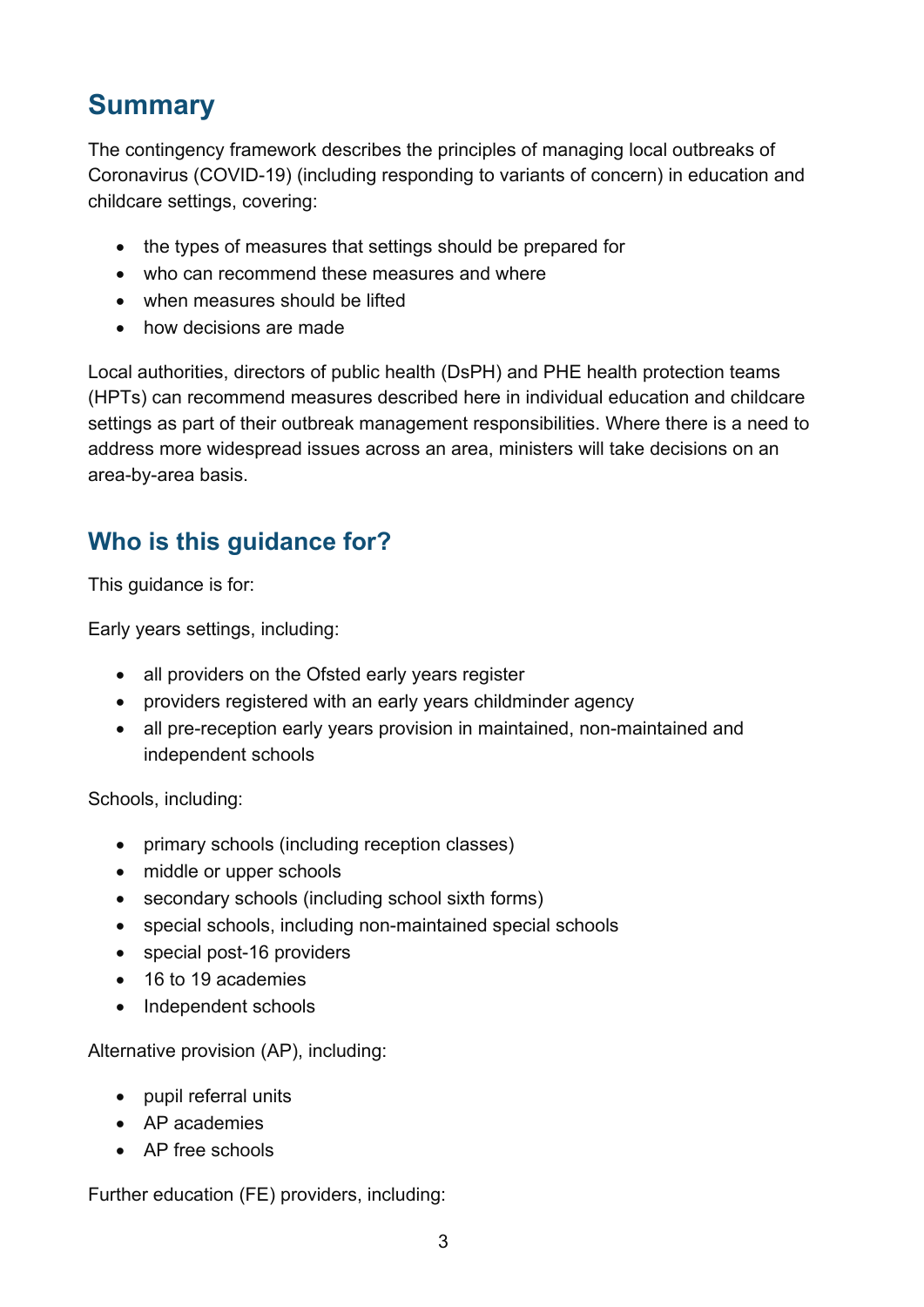- sixth-form colleges
- general FE colleges
- independent training providers
- designated institutions
- adult community learning providers
- special post-16 institutions

Higher education providers (HE), including:

- universities
- specialist and independent HE providers

Out-of-school settings and wraparound childcare, including:

- breakfast clubs
- after-school clubs
- holiday clubs
- other out-of-school settings (including providers of wraparound childcare for children over the age of 5)

Summer school provision, which may be arranged or hosted by a range of organisations including:

- secondary schools
- special schools
- pupil referral units
- alternative provision

Holiday activities and food programme, during the Easter, Summer and Christmas school holidays. There are a wide variety of organisations and individuals involved in the delivery of the holiday activities and food programme and other out-of-school settings, including but not limited to:

- schools
- private providers
- charities
- youth clubs
- community groups

This guidance is also for local authorities, DsPH and HPTs.

This guidance should be read alongside the detailed guidance for education and childcare settings and providers operating during COVID-19:

- [actions for early years and childcare providers during the COVID-19 outbreak](https://www.gov.uk/government/publications/coronavirus-covid-19-early-years-and-childcare-closures)
- [actions for schools during the COVID-19 outbreak](https://www.gov.uk/government/publications/actions-for-schools-during-the-coronavirus-outbreak/guidance-for-full-opening-schools)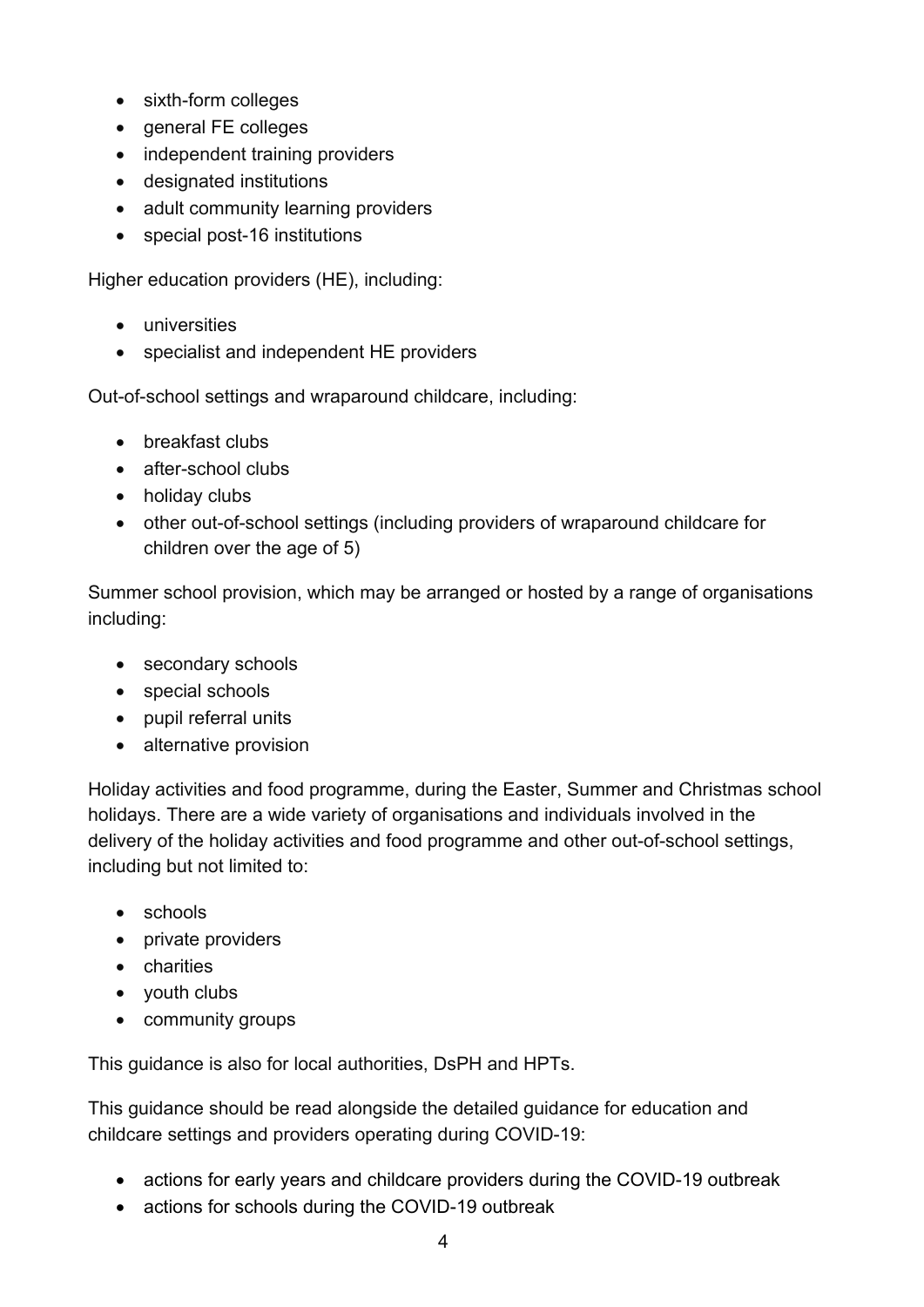- actions for FE [colleges and providers during the COVID-19 outbreak](https://www.gov.uk/government/publications/coronavirus-covid-19-maintaining-further-education-provision?priority-taxon=b350e61d-1db9-4cc2-bb44-fab02882ac25)
- [providing apprenticeships during the COVID-19 outbreak](https://www.gov.uk/government/publications/coronavirus-covid-19-apprenticeship-programme-response?priority-taxon=b350e61d-1db9-4cc2-bb44-fab02882ac25)
- [COVID-19: Actions for Out-of-School Settings](https://www.gov.uk/government/publications/protective-measures-for-holiday-or-after-school-clubs-and-other-out-of-school-settings-for-children-during-the-coronavirus-covid-19-outbreak)
- [guidance for special schools and other specialist settings: COVID 19](https://www.gov.uk/government/publications/guidance-for-full-opening-special-schools-and-other-specialist-settings?priority-taxon=b350e61d-1db9-4cc2-bb44-fab02882ac25)
- [guidance for higher education providers: COVID 19](https://www.gov.uk/government/publications/higher-education-reopening-buildings-and-campuses?priority-taxon=b350e61d-1db9-4cc2-bb44-fab02882ac25)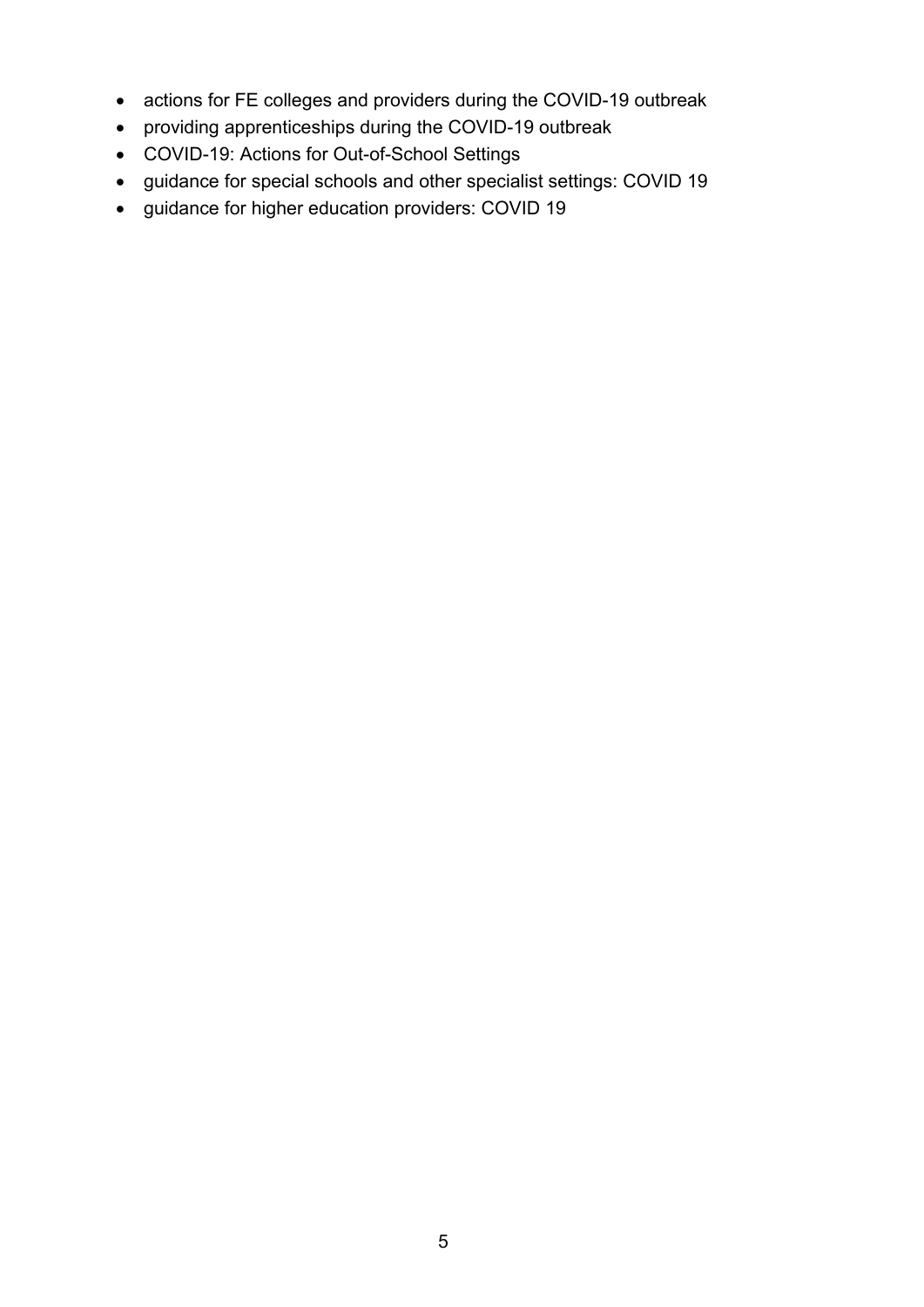# <span id="page-5-0"></span>**Introduction**

The Government has made it a national priority that education and childcare settings should continue to operate as normally as possible during the COVID-19 pandemic.

Measures affecting education and childcare may be necessary in some circumstances, for example:

- to help manage a COVID-19 outbreak within a setting
- as part of a package of measures responding to a Variant of Concern (VoC) or to extremely high prevalence of COVID-19 in the community
- to prevent unsustainable pressure on the NHS

All education and childcare settings should already have contingency plans (sometimes called outbreak management plans) describing what they would do if children, pupils, students or staff test positive for COVID-19, or how they would operate if they were advised to reintroduce any measures described in this document to help break chains of transmission.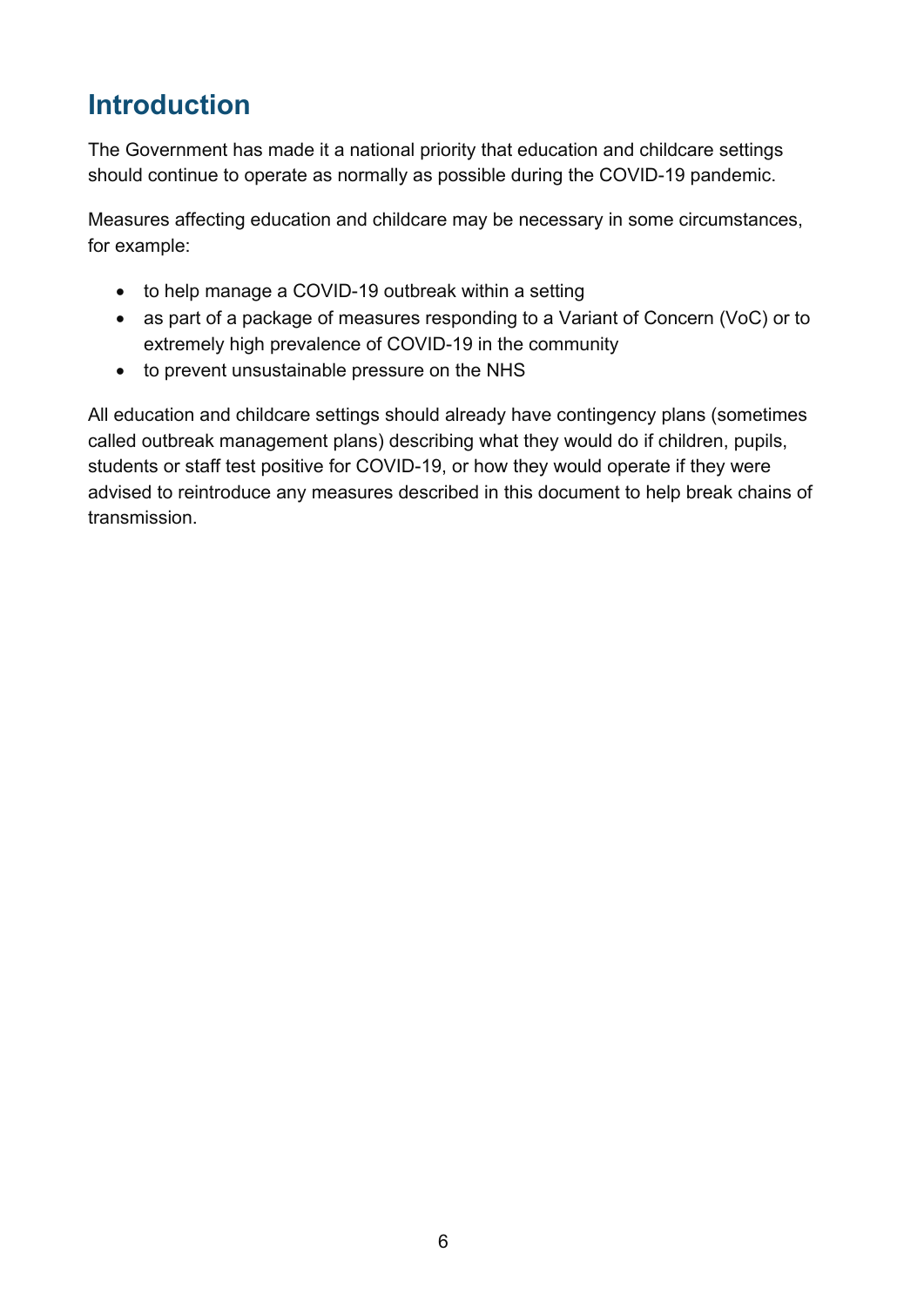# <span id="page-6-0"></span>**Principles**

## <span id="page-6-1"></span>**Prioritising education**

The overarching objective is to maximise the number of children and young people in face-to face education or childcare and minimise any disruption, in a way that best manages the COVID-19 risk.

The impacts of having missed face-to-face education during the pandemic are severe for children, young people and adults. In all cases, any benefits in managing transmission should be weighed against any educational drawbacks.

Decision-makers should endeavour to keep any measures in education and childcare to the minimum number of settings or groups possible, and for the shortest amount of time possible.

Decision-makers should keep all measures under regular review and lift them as soon as the evidence supports doing so.

Measures affecting education and childcare settings across an area should not be considered in isolation, but as part of a broader package of measures. Attendance restrictions should only ever be considered as a last resort.

The Government will try to give as much notice as possible of any changes to the way settings should operate.

## <span id="page-6-2"></span>**Collaboration**

Multi-agency collaboration and communication is important in ensuring consistency in approach across England wherever issues occur, so that no group of children, pupils or students is unfairly disadvantaged.

Local authorities, DsPH and DfE's regional schools commissioners (RSCs) should maintain close working relationships through their regional partnership teams (RPTs). These teams are made up of:

- PHE regional directors
- Contain regional convenors
- Joint Biosecurity Centre (JBC) regional leads

Where decisions about measures in education and childcare settings are made at a national level, DfE will work with the Department of Health and Social Care (DHSC), JBC, NHS Test and Trace, the Chief Medical Officer, PHE and other government departments, as well as relevant local authorities and DsPH. The Government will review the available evidence and take into account the judgement of public health professionals.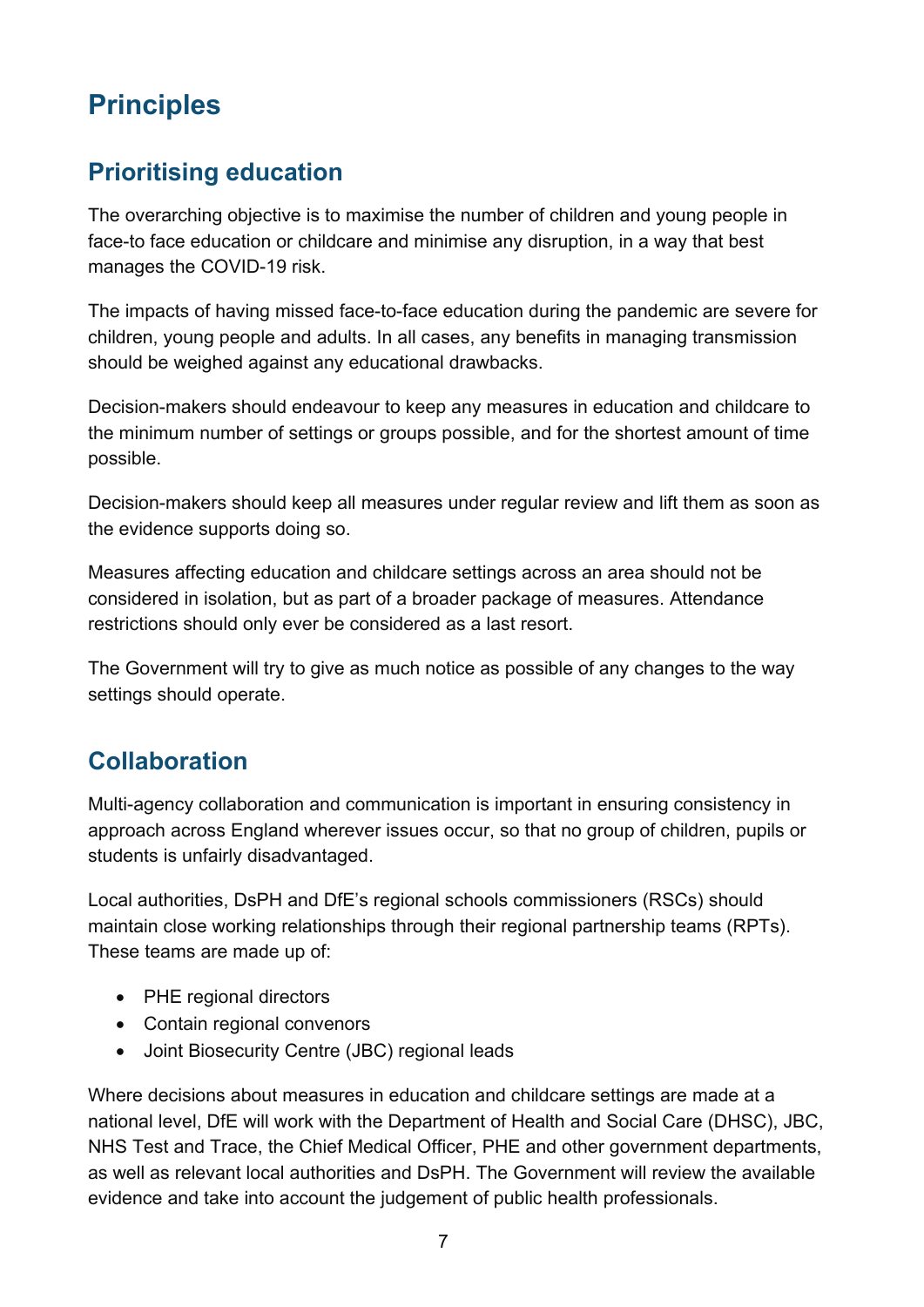## <span id="page-7-0"></span>**Roles and responsibilities**

Local authorities, DsPH and HPTs are responsible for managing localised outbreaks. They play an important role in providing support and advice to education and childcare settings.

Local authorities, DsPH and HPTs can work with their regional partnership teams (RPTs) to escalate issues from the local level into the central Local Action Committee command structure. RPTs support local areas in managing outbreaks and provide advice and insights from across the country to the Chief Medical Officer and the Secretary of State for Health and Social Care to inform decision making.

Through the Local Action Committee command structure, ministers consider and take decisions on measures on an area-by-area basis in light of all available evidence, public health advice and the local and national context.

In rare circumstances, it may be necessary to escalate issues to ministers through other central government committees (for example incident management teams), but this should be by exception only.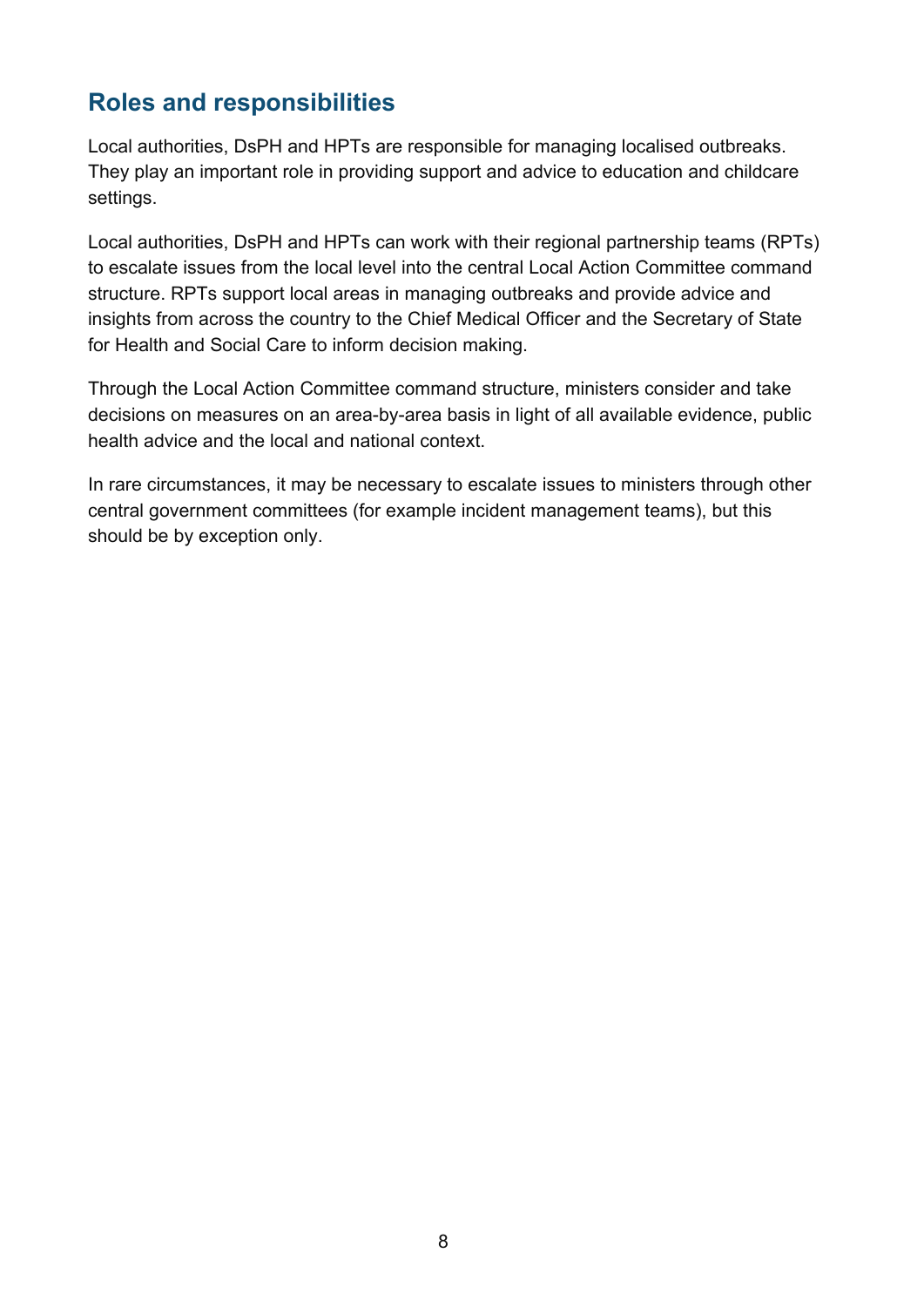# <span id="page-8-0"></span>**Contingency planning**

All education and childcare settings should already have contingency plans (sometimes called outbreak management plans) describing what they would do if children, pupils, students or staff test positive for COVID-19, or how they would operate if they were advised to reintroduce any measures described in this document to help break chains of transmission.

COVID-19 resilience and planning is now more important than ever. Settings do not need to reformat their existing contingency plans to specific templates, but the plans should be kept robust and up to date in light of the advice set out here.

A good plan should cover:

- roles and responsibilities
- when and how to seek public health advice
- details on the types of control measures you might be asked to put in place (described in [measures that settings should plan for](#page-11-0) and [your sector's guidance\)](https://eur01.safelinks.protection.outlook.com/?url=https%3A%2F%2Fwww.gov.uk%2Fcoronavirus%2Feducation-and-childcare&data=04%7C01%7CCovid19.CYPandSchools%40phe.gov.uk%7C747af1ce6ff14aeb8da008d9503f1b3d%7Cee4e14994a354b2ead475f3cf9de8666%7C0%7C0%7C637629054225466672%7CUnknown%7CTWFpbGZsb3d8eyJWIjoiMC4wLjAwMDAiLCJQIjoiV2luMzIiLCJBTiI6Ik1haWwiLCJXVCI6Mn0%3D%7C1000&sdata=L82Zf3DH963%2BI7CupxqwMDtw9eaI2SI%2BpkYZaS4byK8%3D&reserved=0)

For each control measure you should include:

- actions you would take to put it in place quickly.
- how you would ensure every child, pupil or student receives the quantity and quality of education and support to which they are normally entitled.
- how you would communicate changes to children, pupils, students, parents, carers and staff.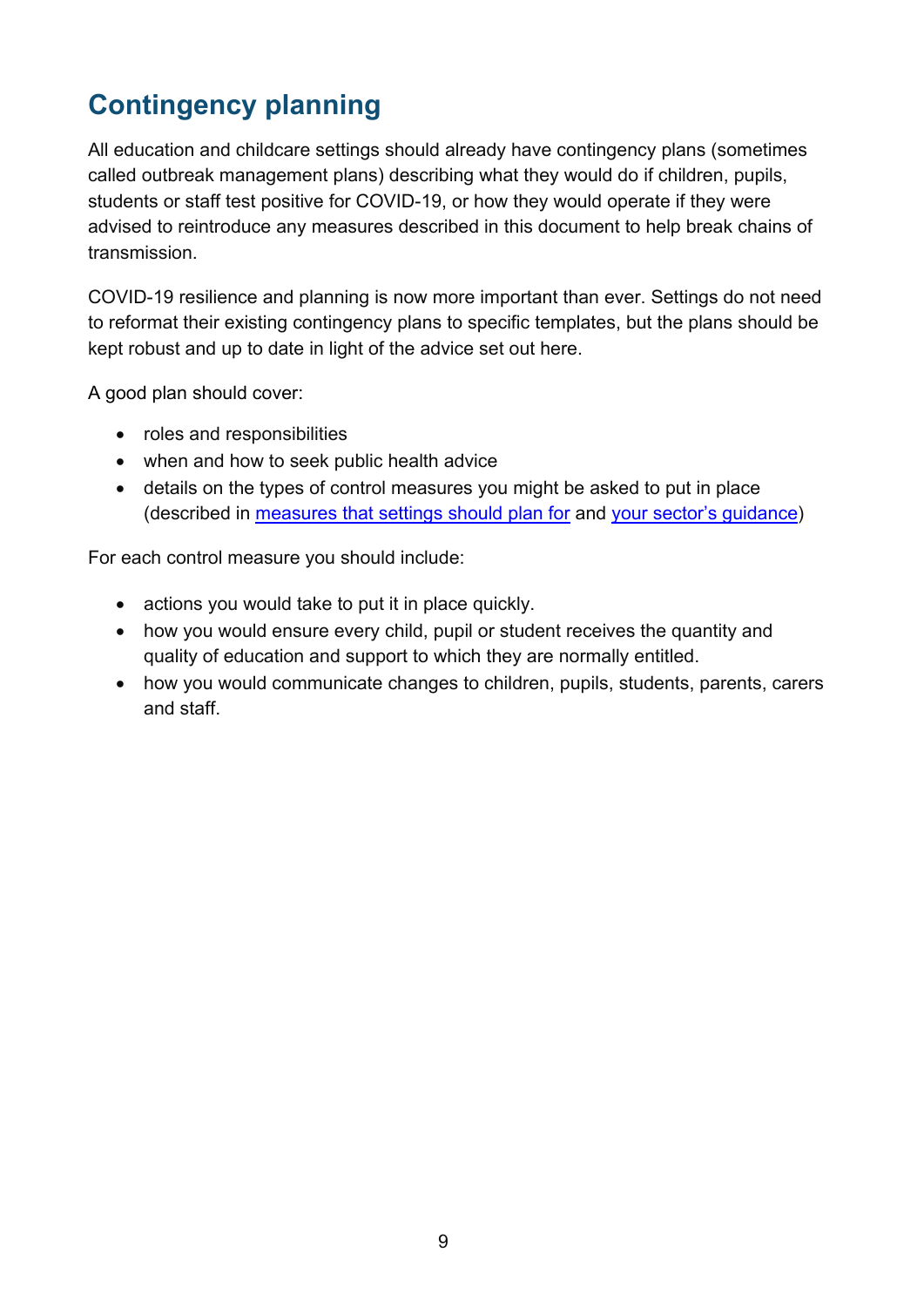# <span id="page-9-0"></span>**When settings should consider extra action**

For settings testing pupils, students and staff in asymptomatic test sites after the summer holidays, this section only applies after the initial two tests are complete. Cases identified in the test-on-return period should not trigger extra measures or escalation to the DfE helpline.

The [Operational Guidance](https://www.gov.uk/coronavirus/education-and-childcare?priority-taxon=774cee22-d896-44c1-a611-e3109cce8eae) sets out the measures that all education settings should have in place to manage transmission of COVID-19 day to day. For most settings it will make sense to think about taking [extra action](#page-10-0) if the number of positive cases substantially increases. This is because it could indicate transmission is happening in the setting. The thresholds, detailed below, can be used by settings as an indication for when to seek public health advice if they are concerned.

For most education and childcare settings, whichever of these thresholds is reached first:

- 5 children, pupils, students or staff, who are likely to have mixed closely, test positive for COVID-19 within a 10-day period; or
- 10% of children, pupils, students or staff who are likely to have mixed closely test positive for COVID-19 within a 10-day period

For special schools, residential settings, and settings that operate with 20 or fewer children, pupils, students and staff at any one time:

• 2 children, pupils, students and staff, who are likely to have mixed closely, test positive for COVID-19 within a 10-day period

Identifying a group that is likely to have mixed closely will be different for each setting. The **[annex](#page-18-0)** gives examples for each sector, but a group will rarely mean a whole setting or year group.

Higher education providers should continue to liaise with their DsPH. If and when outbreaks occur, providers should work with their local HPTs to identify any additional measures to put in place.

All settings should seek public health advice if a pupil, student, child or staff member is admitted to hospital with COVID-19. They can do this by phoning the DfE helpline (0800 046 8687, option 1), or in line with other local arrangements. Hospitalisation could indicate increased severity of illness or a new variant of concern. Settings may be offered public health support in managing risk assessments and communicating with staff and parents.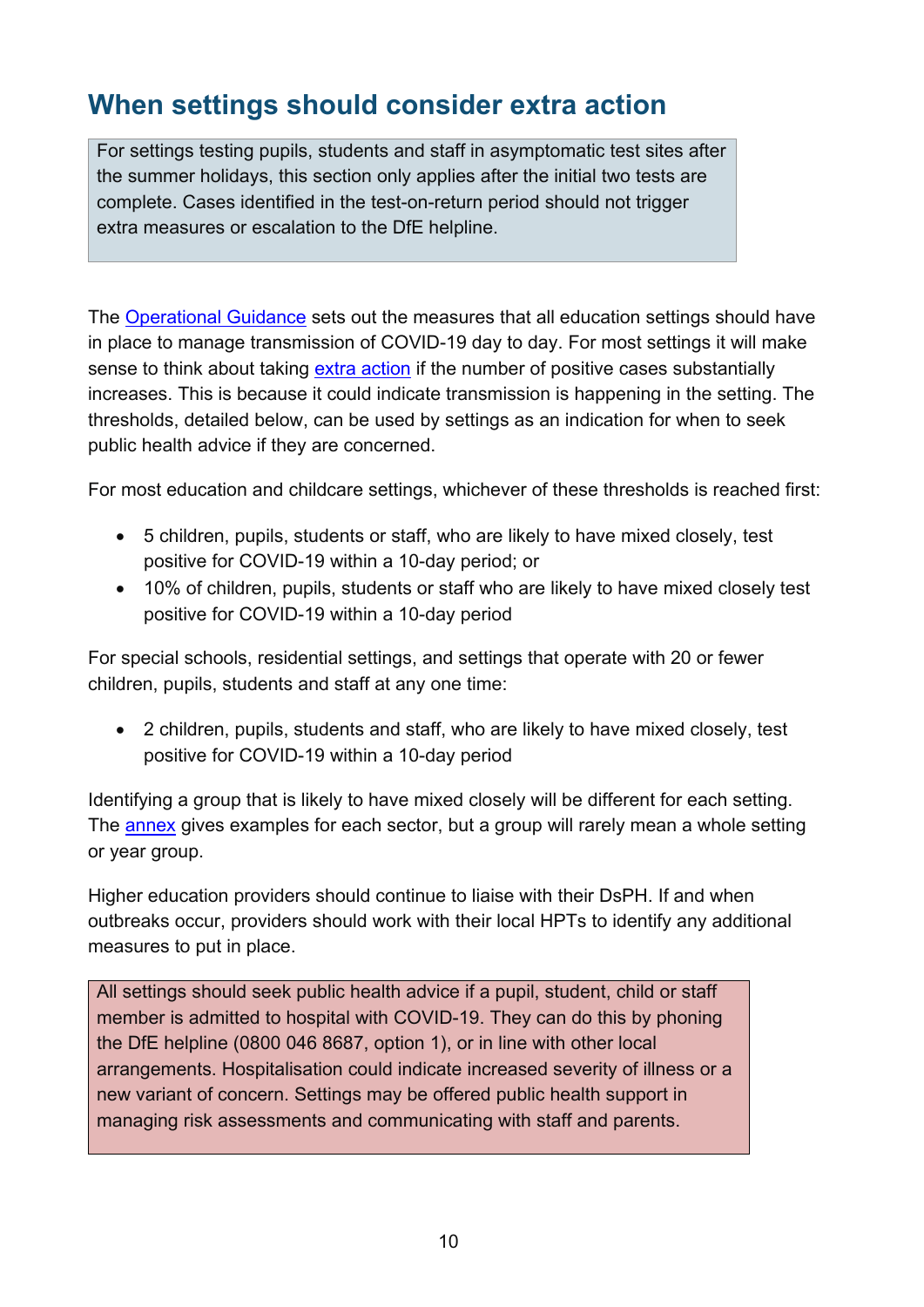## <span id="page-10-0"></span>**Actions to consider**

When the above thresholds are reached, education and childcare settings should review and reinforce the testing, hygiene and ventilation measures they already have in place. There is more detail on these in [the annex to this document](#page-19-0) and in the quidance for each [sector.](https://www.gov.uk/coronavirus/education-and-childcare)

Settings may wish to seek additional public health advice if they are concerned about transmission in the setting, either by phoning the DfE helpline (0800 046 8687, option 1) or in line with other local arrangements.

A director of public health or an HPT may give settings advice reflecting the local situation. In areas where rates are high, this may include advice that local circumstances mean that the thresholds for extra action can be higher than set out above. If they judge that additional action should be taken, they might advise the setting to take some or all of the other measures described in this document, for example extra testing.

All settings should make sure their contingency plans cover how they would operate if any of the [measures described below](#page-11-0) were recommended for their setting or area.

For all cases relating to staff, please also see the guidance for workplaces: [NHS Test and Trace in the workplace](https://www.gov.uk/guidance/nhs-test-and-trace-workplace-guidance?utm_medium=email&utm_campaign=govuk-notifications&utm_source=09bc689c-73ca-4445-94fe-4f79828ed4e2&utm_content=daily)

Employers should call the Self-Isolation Service Hub on 020 3743 6715 as soon as they are made aware that any of their workers have tested positive.

If cases amongst staff mean a setting meets the threshold, described above, employers will need to provide the 8-digit NHS Test and Trace Account ID (sometimes referred to as a CTAS number) of the person who tested positive, alongside the names of co-workers identified as close contacts. This will ensure that all workplace contacts are registered with NHS Test and Trace and can receive the necessary public health advice, including the support available to help people to self-isolate. Further guidance is available [here](https://www.gov.uk/government/publications/test-and-trace-support-payment-scheme-claiming-financial-support/claiming-financial-support-under-the-test-and-trace-support-payment-scheme)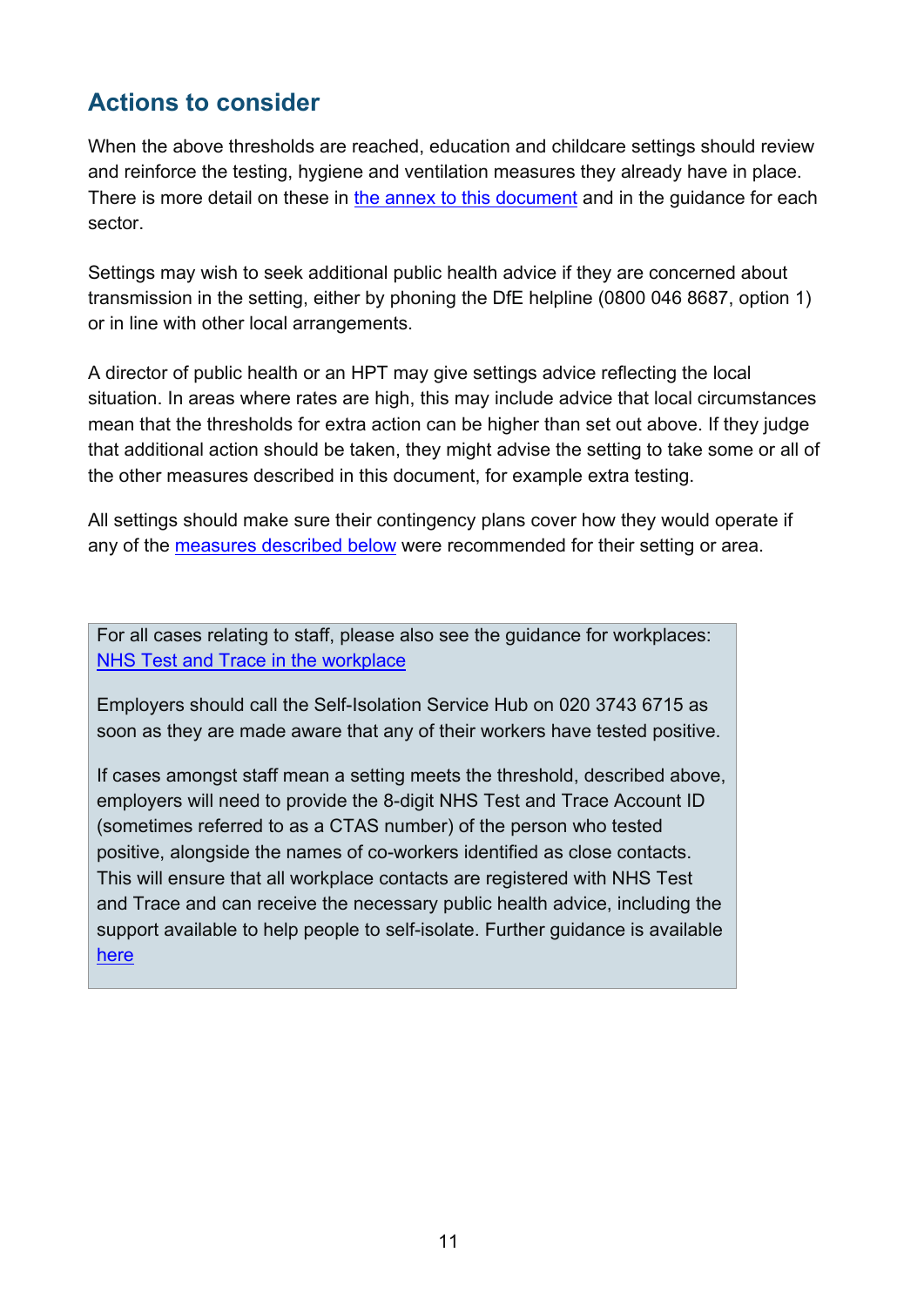# <span id="page-11-0"></span>**Measures that settings should plan for**

# <span id="page-11-1"></span>**Testing**

All settings should ensure their contingency plans reflect the possibility of increased use of testing by staff and, where they are already being offered testing, for pupils and students. This could include advice on more frequent testing, or on the reintroduction of asymptomatic test sites (ATS) (where they have been stood down).

These measures may be advised:

- for an individual setting only, by DsPH as part of their responsibilities in outbreak management, or
- for settings across areas that have been offered an enhanced response package or are in an enduring transmission area, where settings and directors of public health decide it is appropriate

These additional testing measures would need to be agreed with settings and we encourage DsPH to consult settings and work with them to identify what support may be needed to do this.

Secondary schools and colleges should consider how ATS could be implemented in a way that does not negatively impact the education they provide to their pupils and students.

DsPH should keep DfE informed of all cases where they are considering recommending ATS for an education setting, via their RPT and RSC.

## <span id="page-11-2"></span>**Face coverings**

Education settings should make sure their contingency plans cover the possibility that it may be advised that face coverings should temporarily be worn in settings in their area. This may include face coverings in communal areas and/or classrooms, for pupils, students and staff.

Children of primary school age and early years children should not be advised to wear face coverings.

Any guidance should allow for reasonable exemptions for their use.

These measures may temporarily be advised:

• for an individual setting only, by DsPH as part of their responsibilities in outbreak management, or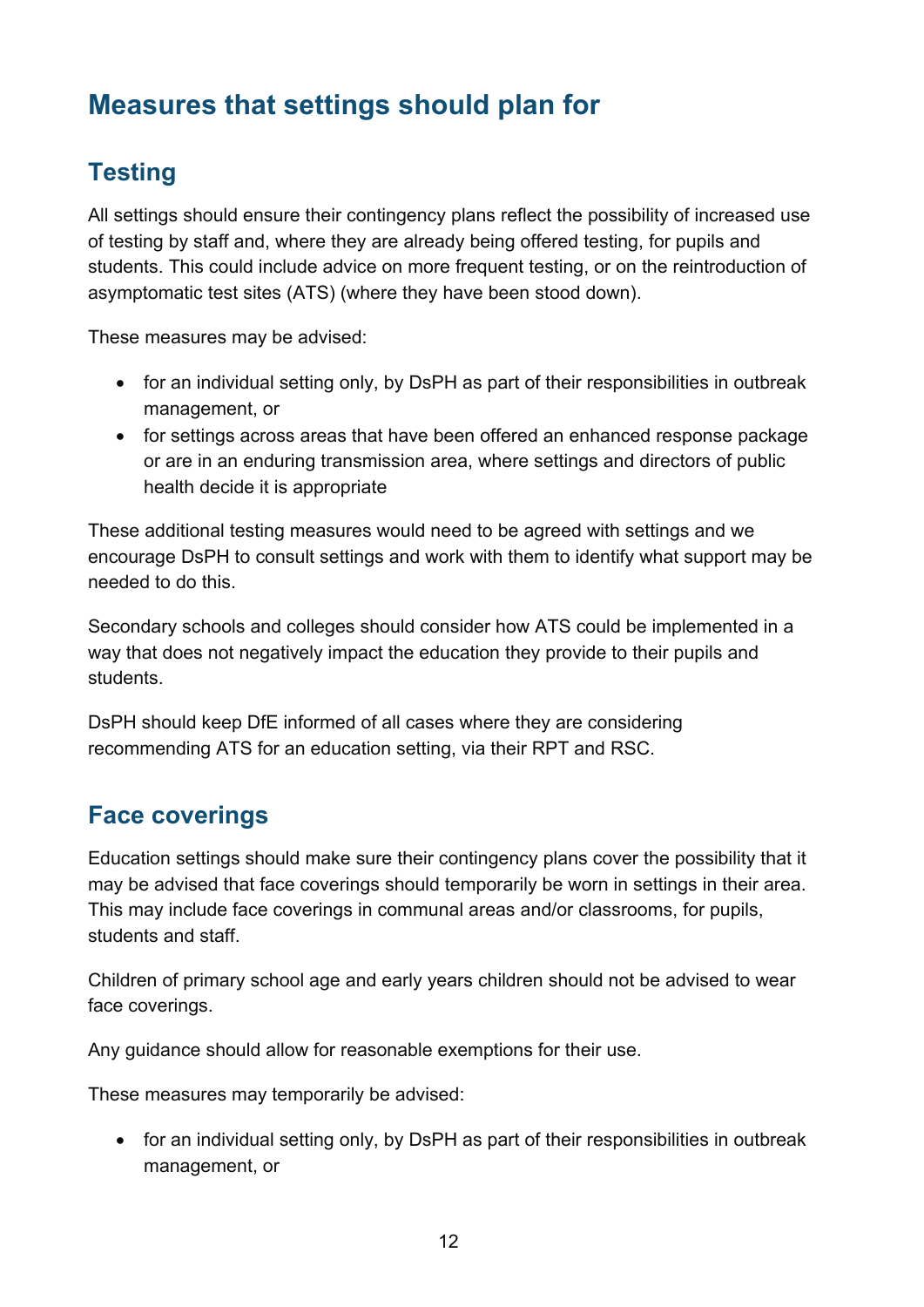• for settings across areas that have been offered an enhanced response package, or are in an enduring transmission area, where settings and DsPH decide it is appropriate

In all cases any educational and wellbeing drawbacks in the recommended use of face coverings should be balanced with the benefits in managing transmission.

# <span id="page-12-0"></span>**Shielding**

Shielding is currently paused. In the event of a major outbreak or VoC that poses a significant risk to individuals on the shielded patient list (SPL), ministers can agree to reintroduce shielding. Shielding would be considered in addition to other measures to address the residual risk to people on the SPL, once the wider interventions are taken into account.

Settings should make sure their contingency plans cover this possibility.

Shielding can only be reintroduced by national government.

## <span id="page-12-1"></span>**Other measures**

Settings should make sure their contingency plans cover the possibility they are advised to limit:

- residential educational visits
- open days
- transition or taster days
- parental attendance in settings
- live performances in settings

Local authorities, DsPH and HPTs may recommend these precautions in individual settings or across an entire area.

## <span id="page-12-2"></span>**Attendance restrictions**

High quality face-to-face education remains a government priority. Attendance restrictions should only ever be considered as a short-term measure and as a last resort:

- for individual settings, on public health advice in extreme cases where other recommended measures have not broken chains of in-setting transmission; or
- across an area, on government advice in order to supress or manage a dangerous variant and to prevent unsustainable pressure on the NHS.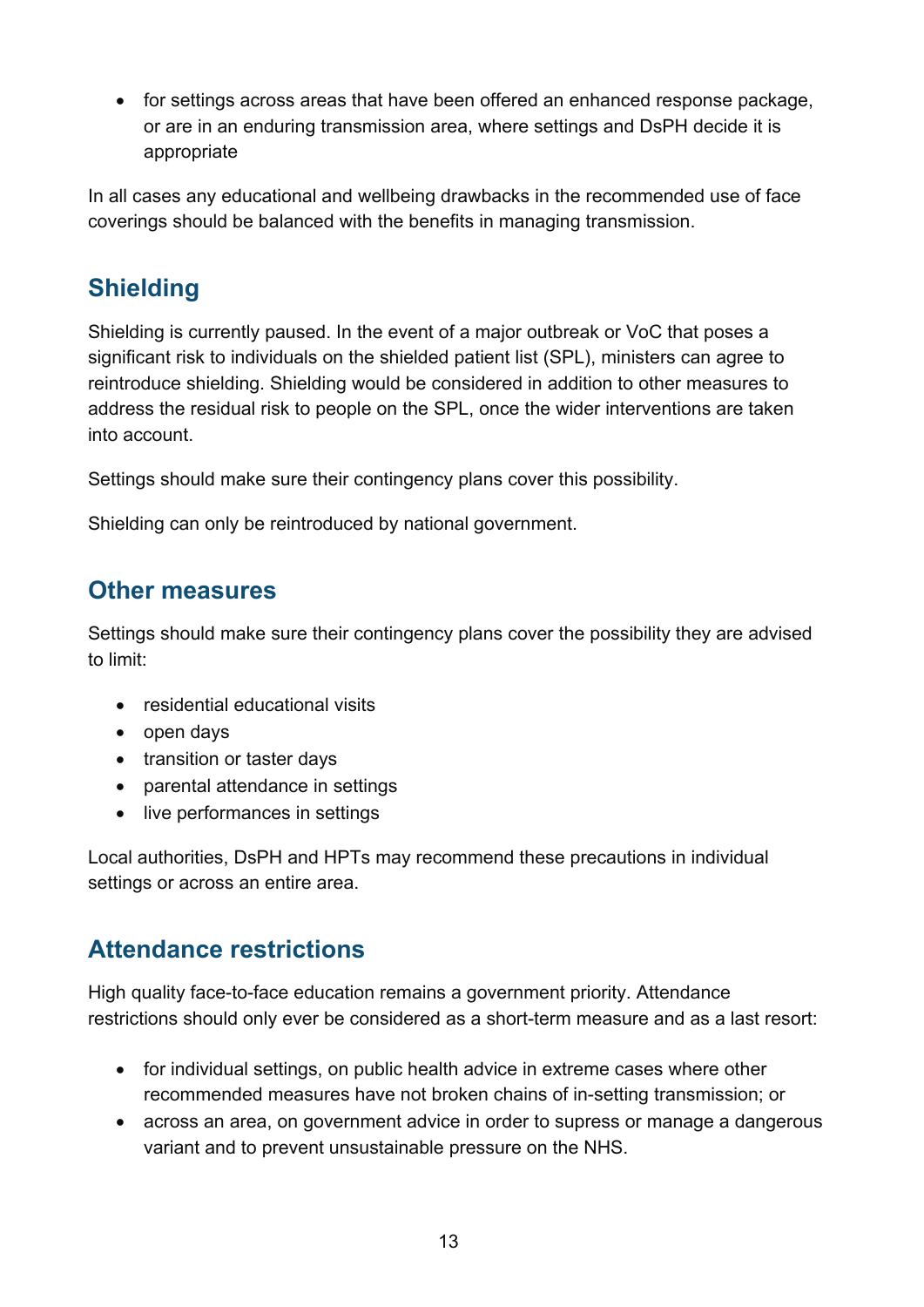In all circumstances, priority should continue to be given to vulnerable children and young people and children of critical workers to attend to their normal timetables.

Where measures include attendance restrictions, DfE may advise on any other groups that should be prioritised. Settings should make sure their contingency plans cover the possibility they are advised, temporarily, to limit attendance and should ensure that highquality remote education is provided to all pupils or students not attending.

## <span id="page-13-0"></span>**Other considerations where attendance has been restricted**

#### <span id="page-13-1"></span>**Remote education**

High-quality remote learning in schools, further education and higher education settings should be provided for all pupils and students if:

- they have tested positive for COVID-19 but are well enough to learn from home; or
- attendance at their setting has been temporarily restricted

On-site provision should in all cases be retained for vulnerable children and young people and the children of critical workers. If settings have to temporarily stop onsite provision on public health advice, they should discuss alternative arrangements for vulnerable children and young people with the local authority. Full detail on remote education expectations and the support available to schools and FE providers is available at Get help with remote [education.](https://get-help-with-remote-education.education.gov.uk/statutory-obligations.html)

#### <span id="page-13-2"></span>**Education workforce**

If restrictions on child, pupil and student attendance are ever needed, leaders of childcare and education settings will be best placed to determine the workforce required onsite and if it is appropriate for some staff to work remotely.

Employers should have regard to the guidance on clinically extremely [vulnerable](https://www.gov.uk/government/publications/guidance-on-shielding-and-protecting-extremely-vulnerable-persons-from-covid-19/guidance-on-shielding-and-protecting-extremely-vulnerable-persons-from-covid-19) people.

#### <span id="page-13-3"></span>**Safeguarding and designated safeguarding leads**

There should be no change to local multi-agency safeguarding arrangements, which remain the responsibility of the 3 safeguarding partners:

- local authorities
- clinical commissioning groups
- chief officers of police

If attendance restrictions are needed in any education or childcare setting, we would expect all local safeguarding partners to be vigilant and responsive to all safeguarding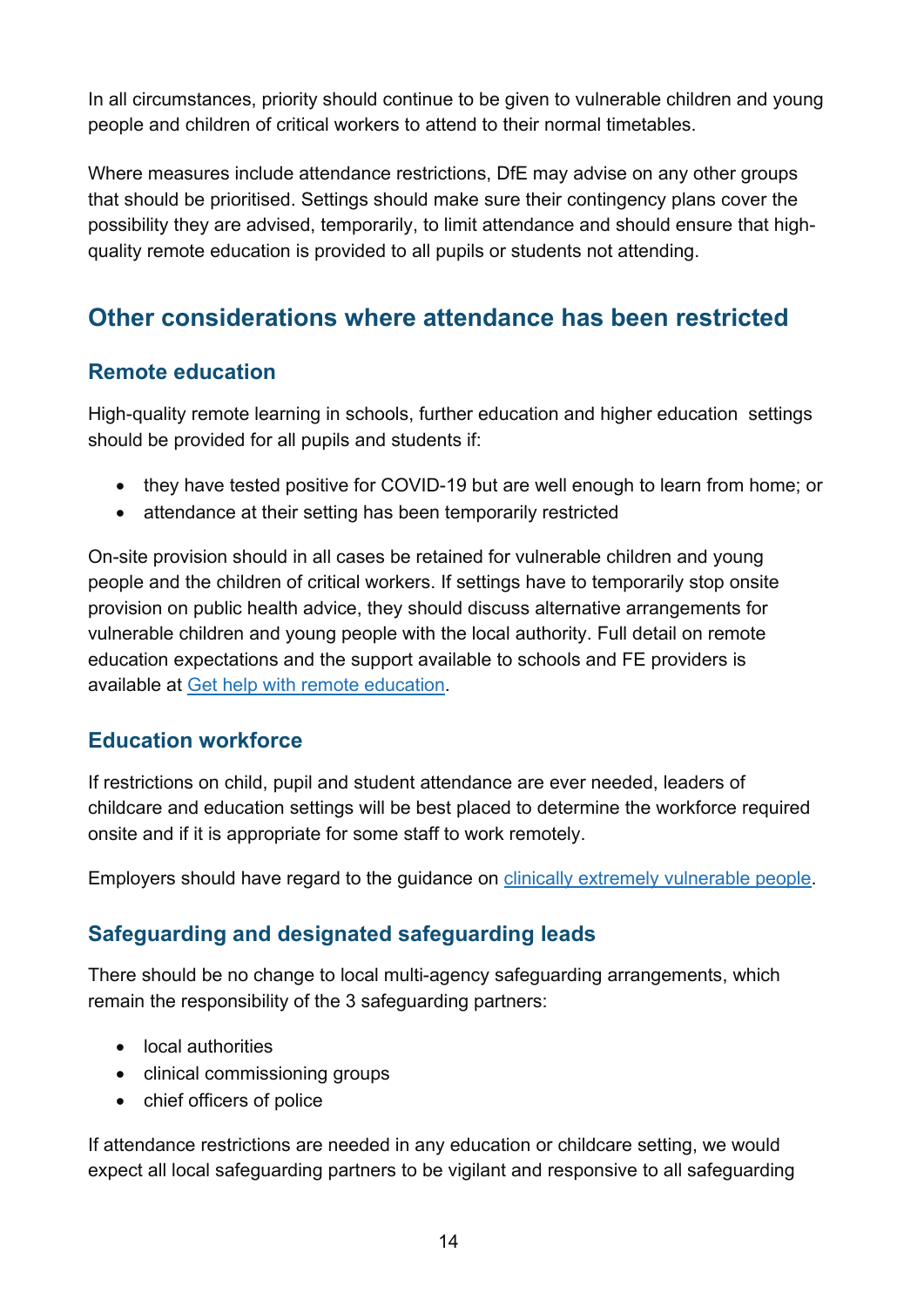threats with the aim of keeping vulnerable children and young people safe, particularly as more children and young people will be learning remotely.

All settings must continue to have regard to any statutory safeguarding guidance that applies to them, including:

- [Keeping children safe in education](https://www.gov.uk/government/publications/keeping-children-safe-in-education--2)
- [Working together to safeguard children](https://www.gov.uk/government/publications/working-together-to-safeguard-children--2)
- [Early Years Foundation Stage \(EYFS\) framework](https://www.gov.uk/government/publications/working-together-to-safeguard-children--2)

Out of school settings should also review the Keeping children safe in out-of-school settings: code of practice.

Early years providers, schools, out-of-school settings and FE providers (ideally led by the designated safeguarding lead (DSL) or a deputy) should review their child protection policy so that it reflects the local restrictions and remains effective.

It is expected that schools, out-of-school settings and FE providers will have a trained DSL (or deputy) available on site. However, it is recognised that for some schools and FE providers there may be operational challenges to this. In such cases, there are two options to consider:

- a trained DSL (or deputy) from the early years setting, school, out-of-school settings or FE provider can be available to be contacted via phone or online video, for example working from home
- sharing trained DSLs (or deputies) with other settings, schools or FE providers (who should be available to be contacted via phone or online video)

Where a trained DSL (or deputy) is not on site, in addition to one of the above options, a senior leader should take responsibility for co-ordinating safeguarding on site.

#### <span id="page-14-0"></span>**Vulnerable children and young people**

Where vulnerable children and young people are absent, education settings should:

- follow up with the parent or carer, working with the local authority and social worker (where applicable), to explore the reason for absence and discuss their concerns
- encourage the child or young person to attend educational provision, working with the local authority and social worker (where applicable), particularly where the social worker and the Virtual School Head (where applicable) agrees that the child or young person's attendance would be appropriate
- focus the discussions on the welfare of the child or young person and ensuring that the child or young person is able to access appropriate education and support while they are at home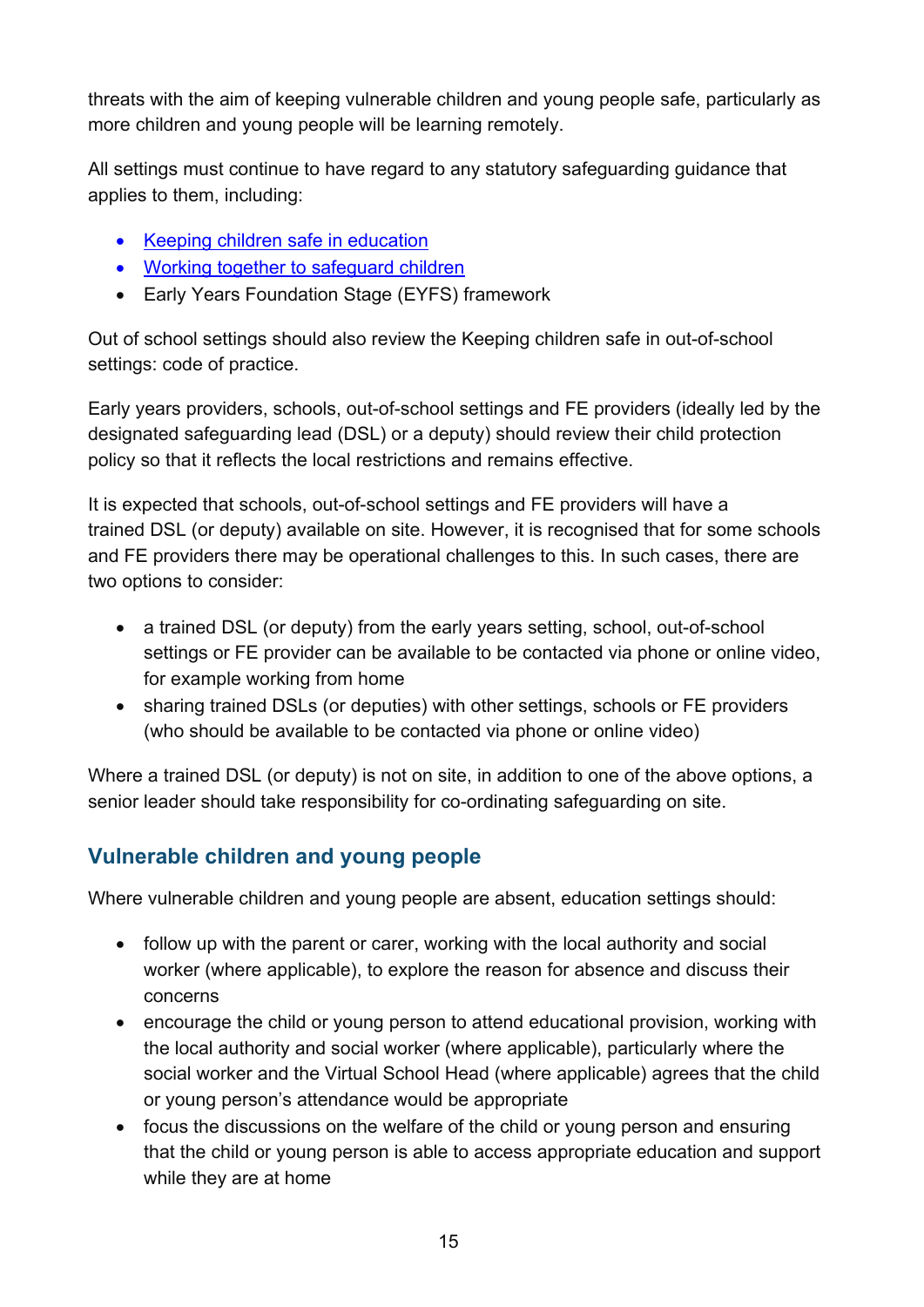• have in place procedures to maintain contact, ensure they are able to access remote education support, as required, and regularly check if they are doing so

If settings have to temporarily stop onsite provision on public health advice, they should discuss alternative arrangements for vulnerable children and young people with the local authority.

#### <span id="page-15-0"></span>**Transport**

Transport services to education settings should continue to be provided as normal where children are attending education settings. The guidance on transport to schools and colleges during the COVID-19 pandemic guidance remains in place.

#### <span id="page-15-1"></span>**School and FE meals**

Schools should provide meal options for all pupils who are in school. Meals should be available free of charge to all infant pupils and pupils who meet the benefits-related free school meals eligibility criteria.

Schools should also continue to provide free school meals support in the form of meals or lunch parcels for pupils who are eligible for benefits related free school meals and who are not attending school because they have had symptoms or a positive test result themselves.

Further information is available in the guidance on [providing](https://www.gov.uk/government/publications/covid-19-free-school-meals-guidance/covid-19-free-school-meals-guidance-for-schools) school meals during the [COVID-19](https://www.gov.uk/government/publications/covid-19-free-school-meals-guidance/covid-19-free-school-meals-guidance-for-schools) pandemic.

FE providers should continue to support students who are eligible for, and usually receive, free meals, even if students are studying remotely due to COVID-19. This includes students in further education, who are newly eligible.

There is further guidance on free meals in further [education-funded](https://www.gov.uk/guidance/free-meals-in-further-education-funded-institutions-guide-for-the-2020-to-2021-academic-year) institutions.

#### <span id="page-15-2"></span>**Educational visits**

Any attendance restrictions should be reflected in the visits risk assessment and setting leaders should consider carefully if the educational visit is still appropriate and safe. Only students who are attending the setting should go on an educational visit. Education settings should consult the health and safety guidance on educational visits when considering visits.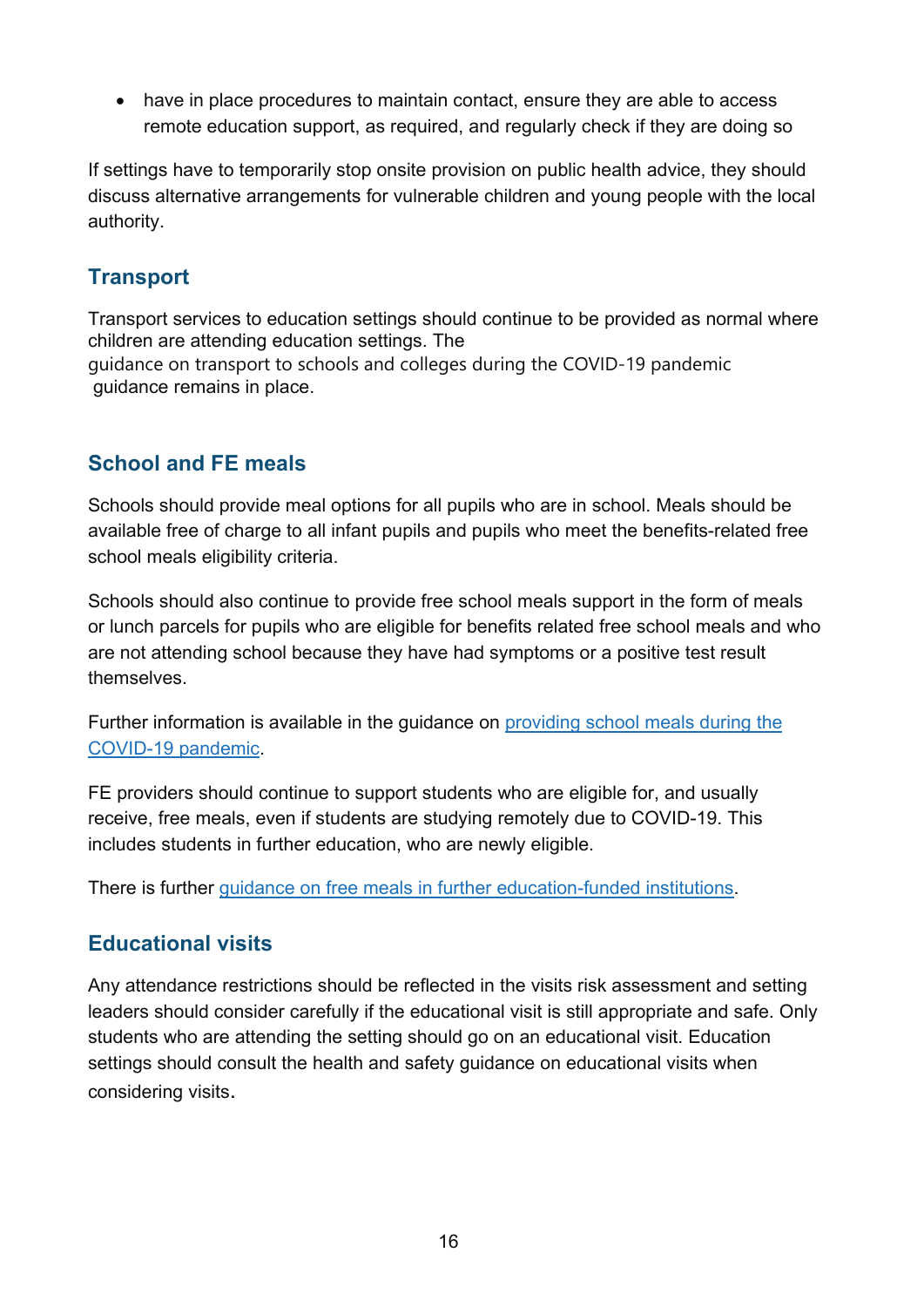# <span id="page-16-0"></span>**Annex – Guidance for education & childcare settings on managing COVID-19 cases from autumn term 2021**

[The Government's roadmap guidance](https://www.gov.uk/government/publications/covid-19-response-summer-2021-roadmap/moving-to-step-4-of-the-roadmap) on moving to Step 4 set out how restrictions have been eased across society, including in education and childcare settings. We need to continue to proceed with caution and find the right balance between protecting public health and living with Coronavirus (COVID-19) as more of the population is vaccinated.

Wherever additional measures are considered, the objective is to maximise the number of children and young people in face-to-face teaching and minimise control measures that disrupt education, balanced against the risks of COVID-19 transmission.

There is strong [evidence](https://www.ecdc.europa.eu/sites/default/files/documents/COVID-19-in-children-and-the-role-of-school-settings-in-transmission-first-update_1.pdf) that children and young people are much less susceptible to severe clinical disease than older people and that there are significant disadvantages to children and young people associated with missed education.

It is of course acknowledged that this evidence may change with the emergence of new variants of concern (VoCs). The Government will continue to advise baseline measures and provide thresholds at which help can be sought and extra measures may be introduced. Local spikes in COVID-19 will usually be best managed through a dynamic risk assessment approach. Attendance restrictions are unlikely to be a proportionate response to the level of risk that COVID-19 currently poses to children and young people, and public health authorities would only consider them as a last resort if all other risk mitigations proved insufficient to break chains of transmission.

In light of this, all education and childcare settings should revisit their contingency plans based on the advice below. There is no expectation that education and childcare settings should create new documents or reformat any existing plans to specific templates, but plans should be robust and up to date.

#### <span id="page-16-1"></span>**Baseline measures**

The [Operational Guidance](https://www.gov.uk/coronavirus/education-and-childcare?priority-taxon=774cee22-d896-44c1-a611-e3109cce8eae) sets out the measures that all education settings should have in place to manage transmission of COVID-19. This includes:

- 1. Students in secondary schools and colleges should be **tested twice on site** at an Asymptomatic Testing Site (ATS) on return in the autumn term. The tests should be 3-5 days apart.
- 2. All students in Higher Education (HE) settings should test before they travel back to university. They can order a free test online or collect one from their local pharmacy. On arrival at university, all students should take two Lateral Flow Device (LFD) tests (3-4 days apart) using either home test kits (LFD Collect) or an ATS.
- 3. Thereafter, staff and students in secondary schools and colleges, and staff in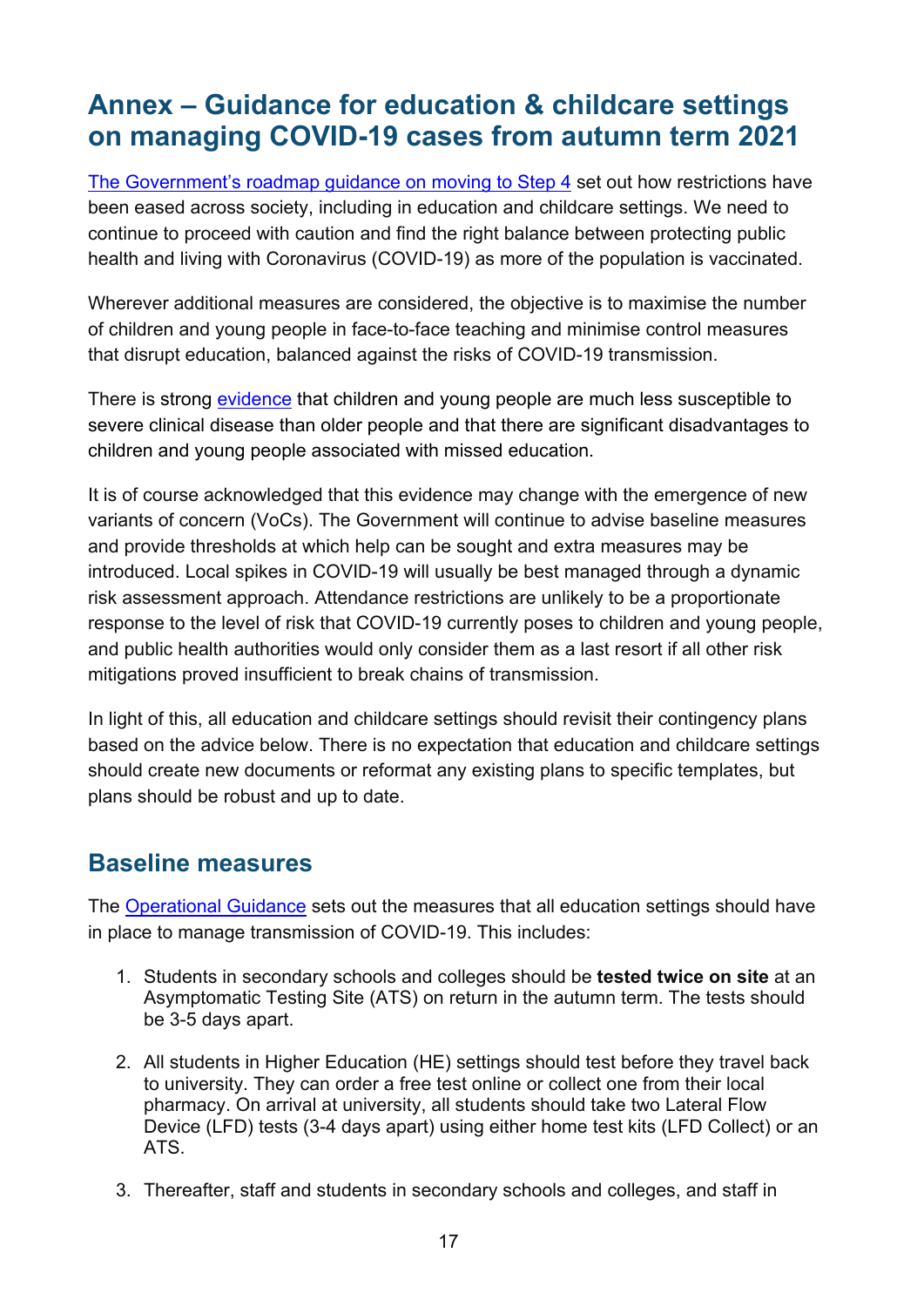primary schools, should **test themselves using LFD twice a week at home** until the end of September, when this will be reviewed. All early years and wraparound childcare staff should also continue to test twice weekly as they have done throughout the summer. Twice weekly testing for staff and students in HE settings will also continue until the end of September using either home test kits (LFD Collect) or an ATS. This is critical for identifying positive cases early and ensuring they isolate.

- 4. **Those who test positive** should isolate, take a confirmatory polymerase chain reaction (PCR) test, and continue to isolate if the result is positive. Schools and colleges will need to be prepared to implement high-quality blended learning arrangements so that any child who is well enough to learn from home can do so.
- 5. Under-18s, irrespective of their vaccination status, and double vaccinated adults will **not need to self-isolate** if they are a close contact of a positive case. They will be strongly advised to take a PCR test and, if positive, will need to isolate. 18 year-olds will be treated in the same way as children until 6 months after their 18th birthday, to allow them the opportunity to get fully vaccinated. Further guidance can be found [here](https://www.gov.uk/government/publications/covid-19-stay-at-home-guidance/stay-at-home-guidance-for-households-with-possible-coronavirus-covid-19-infection) for close contacts of someone who has tested positive and lives in the same household, and [here](https://www.gov.uk/government/publications/guidance-for-contacts-of-people-with-possible-or-confirmed-coronavirus-covid-19-infection-who-do-not-live-with-the-person/guidance-for-contacts-of-people-with-possible-or-confirmed-coronavirus-covid-19-infection-who-do-not-live-with-the-person) for those who do not live together.
- 6. All education and childcare settings should continue to ensure **good hygiene** for everyone, maintain appropriate **cleaning regimes**, keep occupied spaces **well ventilated**, and follow public health advice on testing and managing confirmed cases of COVID-19.
- 7. All settings should continue their **strong messaging about signs and symptoms**, isolation advice and testing, to support prompt isolation of suspected cases. Settings should also continue to encourage vaccination uptake for eligible students and staff.

#### <span id="page-17-0"></span>**When setting should consider extra action**

For settings testing pupils, students and staff in asymptomatic test sites (ATS) after the summer holidays, this section only applies after the initial two ATS tests are complete. Cases identified in the test-on-return period should not trigger extra measures or escalation to the DfE helpline.

For most settings it will make sense to think about taking [extra action](#page-10-0) if the number of positive cases substantially increases. This is because it could indicate transmission is happening in the setting. The thresholds, detailed below, can be used by settings as an indication for when to seek public health advice if they are concerned. For most education and childcare settings, whichever of these thresholds is reached first:

• 5 children, pupils, students or staff, who are likely to have mixed closely, test positive for COVID-19 within a 10-day period; or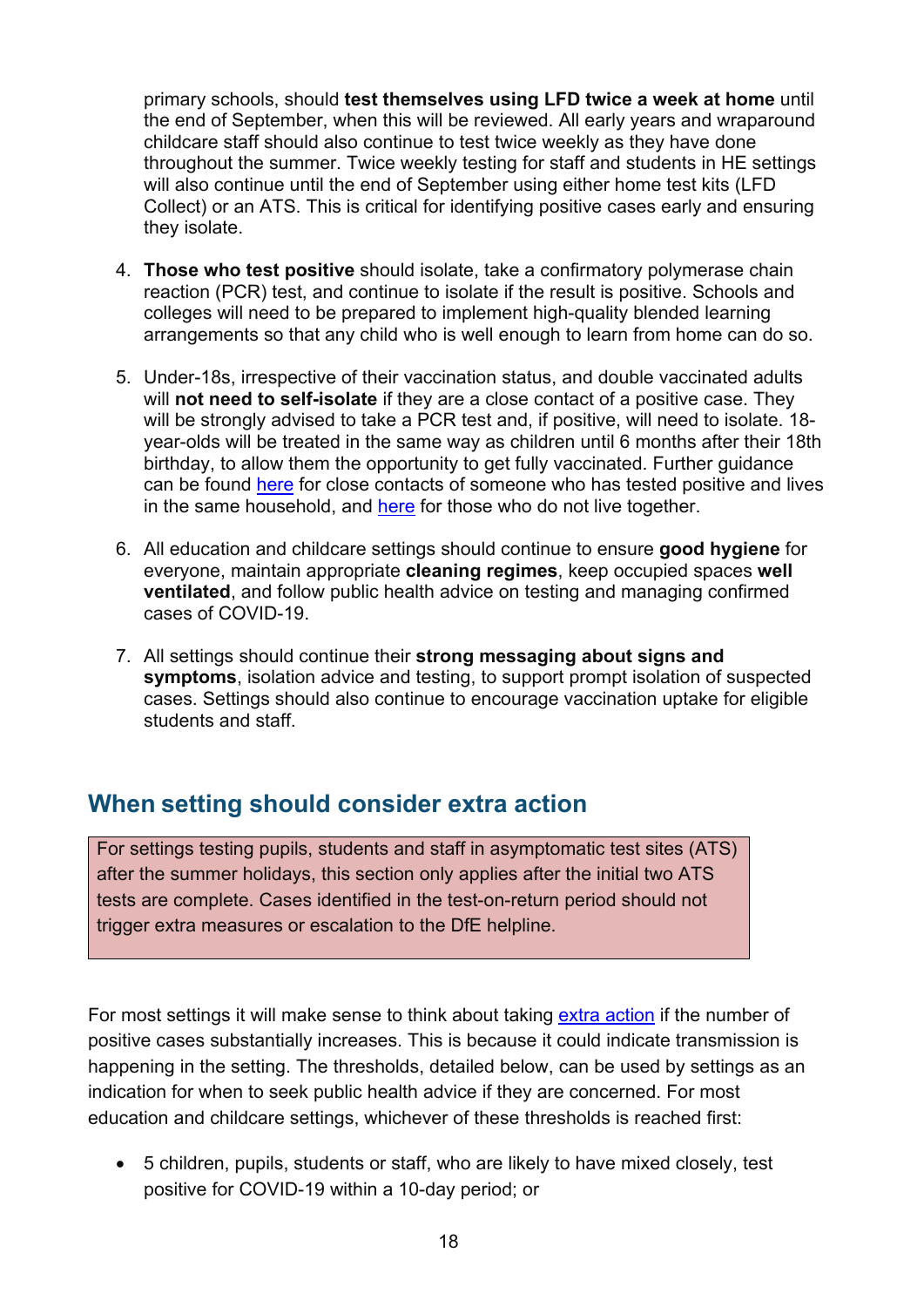• 10% of children, pupils, students or staff who are likely to have mixed closely test positive for COVID-19 within a 10-day period

For special schools, residential settings, and settings that operate with 20 or fewer children, pupils, students and staff at any one time:

• 2 children, pupils, students and staff, who are likely to have mixed closely, test positive for COVID-19 within a 10-day period

Identifying a group that is likely to have mixed closely will be different for each setting. The annex gives examples for each sector, but a group will rarely mean a whole setting or year group.

Higher education providers should continue to liaise with their DsPH. If and when outbreaks occur, providers should work with their local HPTs to identify any additional measures to put in place.

All settings should seek public health advice if a pupil, student, child or staff member is admitted to hospital with COVID-19. They can do this by phoning the DfE helpline (0800 046 8687, option 1), or in line with other local arrangements. Hospitalisation could indicate increased severity of illness or a new variant of concern. Settings may be offered public health support in managing risk assessments and communicating with staff and parents.

#### <span id="page-18-0"></span>**Close mixing**

Identifying a group that is likely to have mixed closely will be different for each setting. Below are some examples.

For early years, this could include:

- a childminder minding children, including their own
- childminders working together on the same site
- a nursery class
- a friendship group who often play together
- staff and children taking part in the same activity session together

For schools, this could include:

- a form group or subject class
- a friendship group mixing at breaktimes
- a sports team
- a group in an after-school activity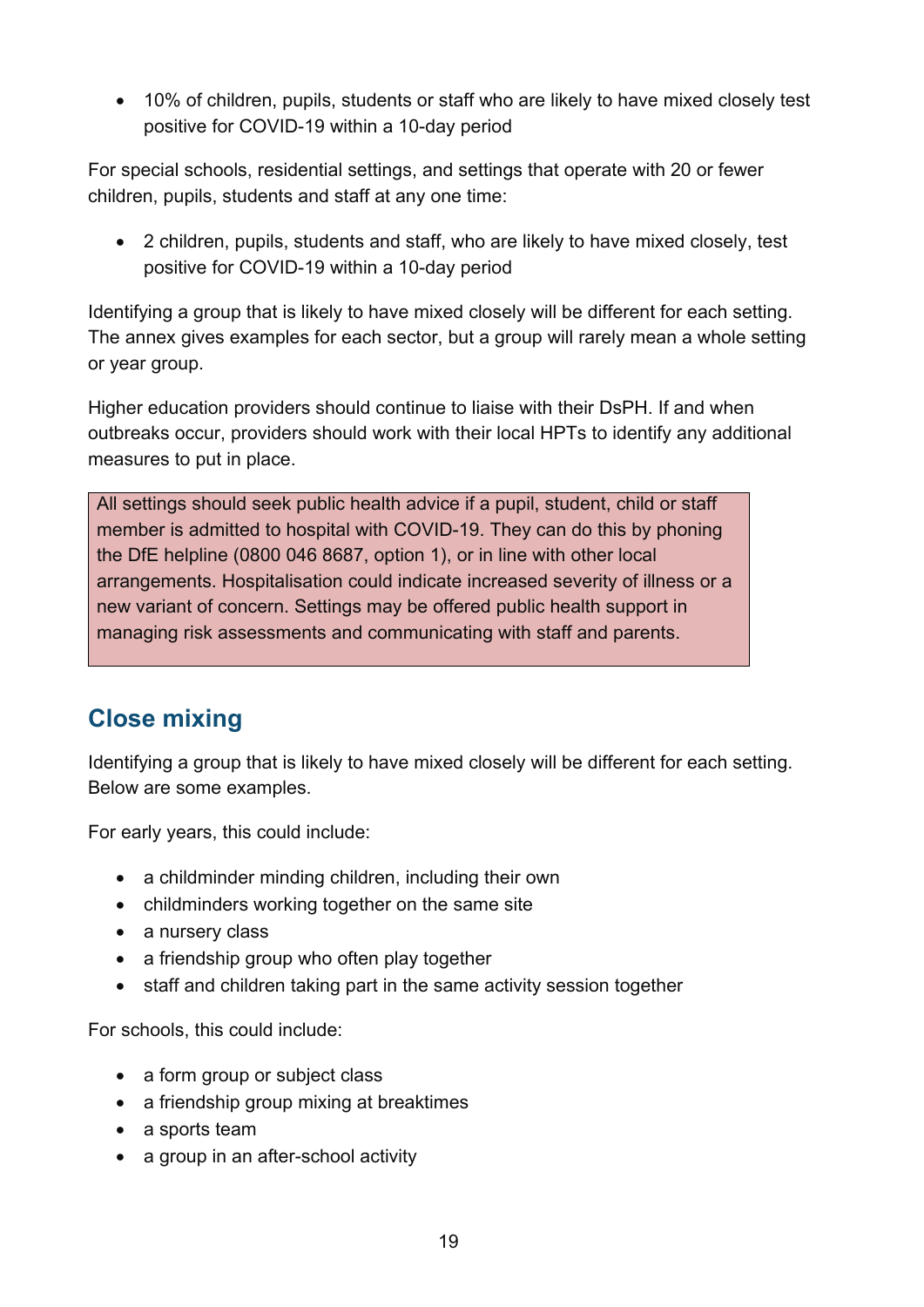For boarding schools, this could include:

- staff and children taking part in the same class or activity session together
- children who share the same common space in a boarding house
- children who have slept in the same room or dormitory together

For FE, this could include:

- students and teachers on practical courses that require close hands-on teaching, such as hairdressing and barbering
- students who have played on sports teams together
- students and teachers who have mixed in the same classroom

For wraparound childcare or out-of-school settings, this could include:

- a private tutor or coach offering one-to-one tuition to a child, or to multiple children at the same time
- staff and children taking part in the same class or activity session together
- children who have slept in the same room or dormitory together

For higher education institutions, this could include:

- students in the same household, sharing living, washing and cooking facilities
- students who take part in sporting or social activities together.
- students taking part in the same seminar or group learning activity such as a presentation

## <span id="page-19-0"></span>**Actions to consider once a threshold is reached**

At the point of reaching a threshold, education and childcare settings should review and reinforce the testing, hygiene and ventilation measures they already have in place. Settings should also consider:

- whether any activities could take place outdoors, including exercise, assemblies, or classes
- ways to improve ventilation indoors, where this would not significantly impact thermal comfort
- one-off enhanced cleaning focussing on touch points and any shared equipment

Settings may wish to seek additional public health advice if they are concerned about transmission in the setting, either by phoning the DfE helpline (0800 046 8687, option 1) or in line with other local arrangements.

A director of public health or an HPT may give settings advice reflecting the local situation. In areas where rates are high, this may include advice that local circumstances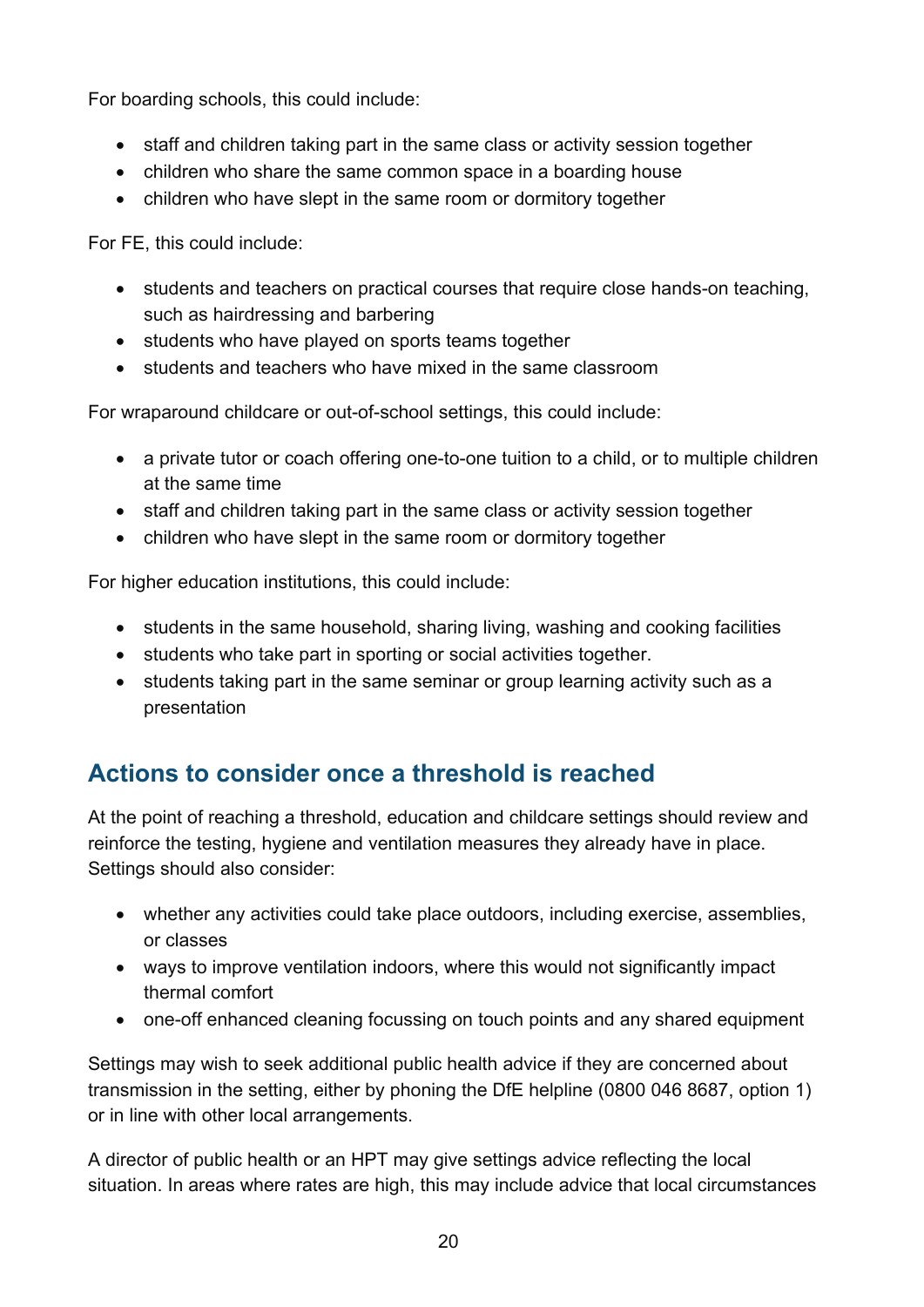mean that the thresholds for extra action can be higher than set out above. They might advise the setting to take some of the other measures described in this document.

#### <span id="page-20-0"></span>**Additional action that could be advised by public health experts**

If you have called the DfE helpline and a Director of Public Health (DsPH) or a Health Protection Team (HPT) subsequently judges that additional action should be taken because they have assessed that transmission is likely to be occurring in the setting, they may advise settings take extra measures such as:

- 1. **Strengthened communications** to encourage pupils / students to undertake twice weekly rapid asymptomatic home testing and reporting
- 2. **Temporarily reinstating face coverings** for pupils/students, staff and visitors in indoor and/or communal spaces in secondary schools, FE and HE settings, and for staff in primary, early years, out-of-school, and specialist settings. This should be for two weeks in the first instance, pending regular review
- 3. **Reinstating on-site rapid LFD testing** in secondary schools, colleges and universities for a two-week period to encourage uptake of twice weekly testing

#### 4. **Increased frequency of testing**

They may also recommend the actions listed under [Other Measures](#page-12-1) in the contingency framework, or other proportionate measures to support continuing face-to-face education.

In extreme cases, and as a last resort where all other risk mitigations have not broken chains of in-school transmission, a DPH may advise introducing short-term attendance restrictions in a setting, such as sending home a class or year group (as they could any workplace experiencing a serious infectious disease outbreak).

High-quality remote learning should be provided for all students well enough to learn from home. On-site provision should in all cases be retained for vulnerable children and young people and the children of critical workers.

Where they have advised settings to take extra measures, DsPH and HPTs will work closely with their Regional Partnership Teams and keep the situation under regular review. They will inform settings when it is appropriate to stop additional measures, or if they should be extended.